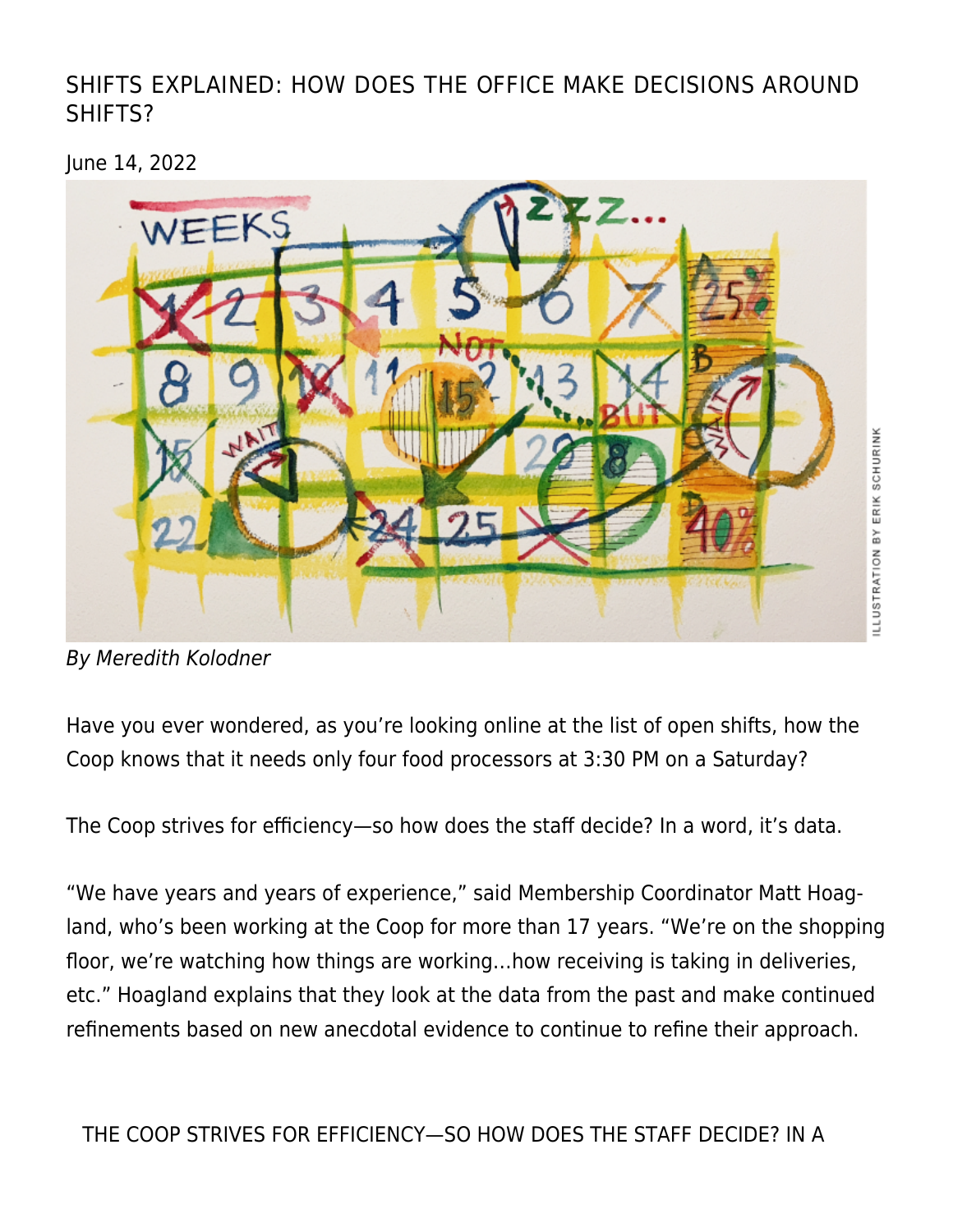WORD, IT'S DATA.

Under the old system, where members were assigned to a "regular" squad, it was the squad leaders who sometimes reported back to Coop staff if they felt they needed more members to get the work done, or if they had more people than they knew what to do with. The staff would supervise the leaders and pay attention to the numbers. More often than not, they determined how many workers were needed based on the shopping volume or how many deliveries we got on a particular day. Or, for example, they knew fewer cashiers were needed because they could tell from their books that fewer members were using cash.

But this came with some drawbacks. Members who were part of the Coop pre-pandemic might remember some days when the checkout line stretched into the produce aisle, and there weren't checkout workers at all of the stations. A squad leader might say they needed more members, but the underlying issue wasn't necessarily the number of people on the shift; it was the absentee rate. On average, before the change to the current flex schedule, between 25% and 40% of members didn't show up for their shifts. Creating the squad assignments was difficult, because staff had to account for people not showing up and then factor in how many people might arrive for an unscheduled make-up shift. Sometimes those numbers matched, and sometimes they were way off.

"THERE ARE IMPROVEMENTS TO BE MADE THAT WE'RE NOT AWARE OF, BUT WITH FEEDBACK WE'LL CONTINUE TO REFINE THE SYSTEM. WE WANT TO MAKE MEM-BERS' SHOPPING AND WORKING EXPERIENCE THE BEST IT CAN BE."

## *-MEMBERSHIP COORDINATOR MATT HOAGLAND*

However, under the current system, on an average day only 5% of workers don't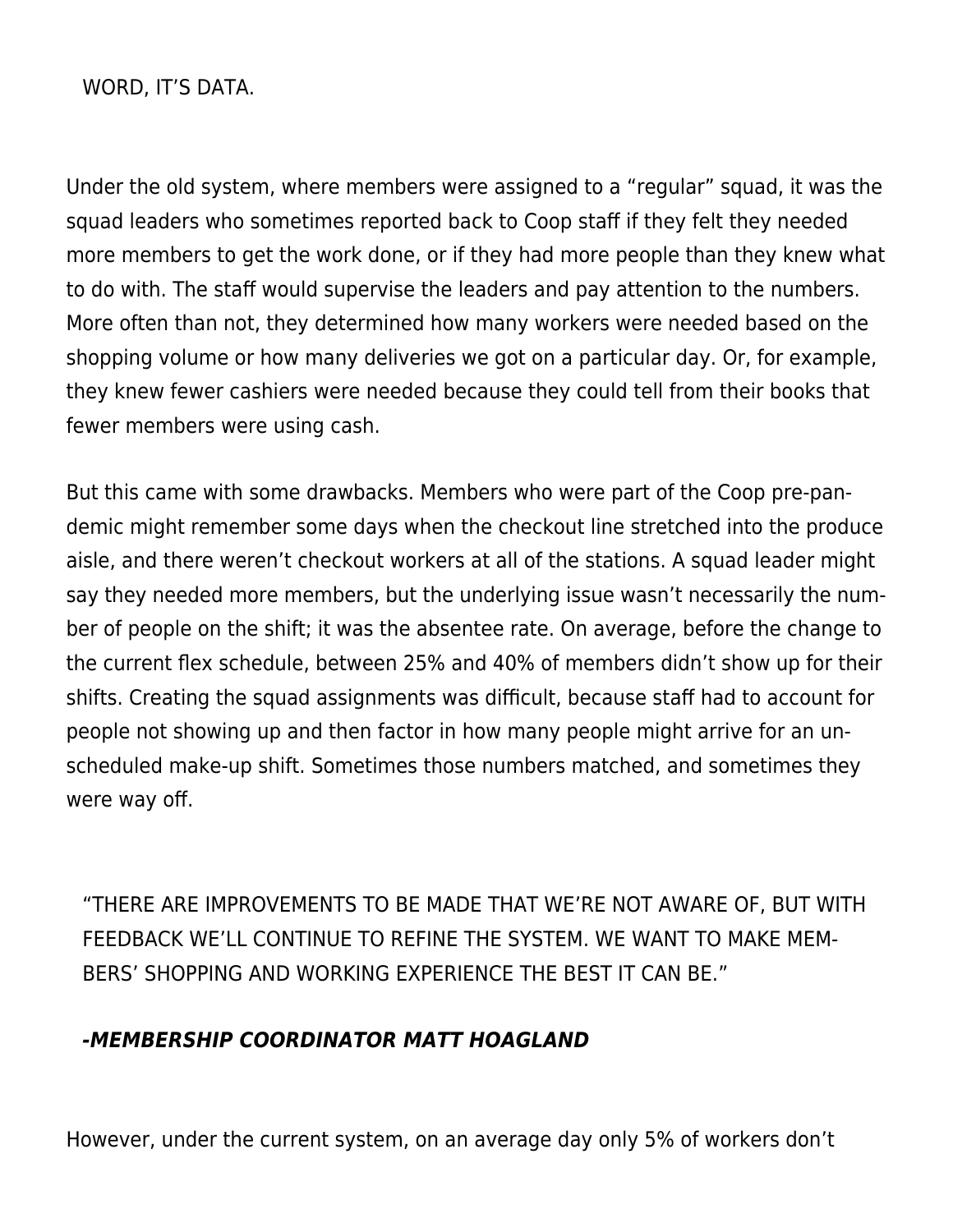show up for their shifts, which makes it easier to figure out how many people are actually needed. Coop staff also have been running the shifts, so they can see how the system is working first-hand and make judgements about whether more or fewer people would be optimal. They watch the aisles, they can see how the stocking is going, how many carts are being used, whether there are enough receivers to unload the trucks, and they keep discussing and sharing experiences. During the pandemic, when there were no member-workers, the staff had the opportunity to make improvements with the goal of making Coop more efficient.

Having experienced staff watching the floor every day, instead of squad leaders who are only there every few weeks, has also made the Coop more efficient, Hoagland said. There are active conversations about bringing back some squad leaders, he noted, now that systems have become more streamlined. But before bringing back the squad leaders (who will now be known as team leaders), the Coop is designing a training that will help members who take those positions.

SOME ASTUTE MEMBERS HAVE FOUND ANOTHER WAY TO GET THE SHIFTS THEY WANT: PEOPLE CAN CANCEL THEIR SHIFTS UP UNTIL 8:00 PM THE DAY BEFORE THEY WORK, AND OFTEN, ACCORDING TO THESE CRAFTY MEMBERS, PEOPLE WAIT UNTIL VERY CLOSE TO THE DEADLINE TO CANCEL.

The flexibility of the system also means that shifts can get added, or cut, based on a specific event. For example, there are fewer shoppers during the summer, while the days before a holiday can ramp up the crowds. The staff can adjust the number of slots available on particular days, which the former membership database didn't allow. Those changes can be made weeks or a few days in advance, without causing havoc to the whole shift calendar.

Many members who are intent on getting a particular shift at a particular time have discovered that shifts get released 42 days ahead of time around midnight. The Coop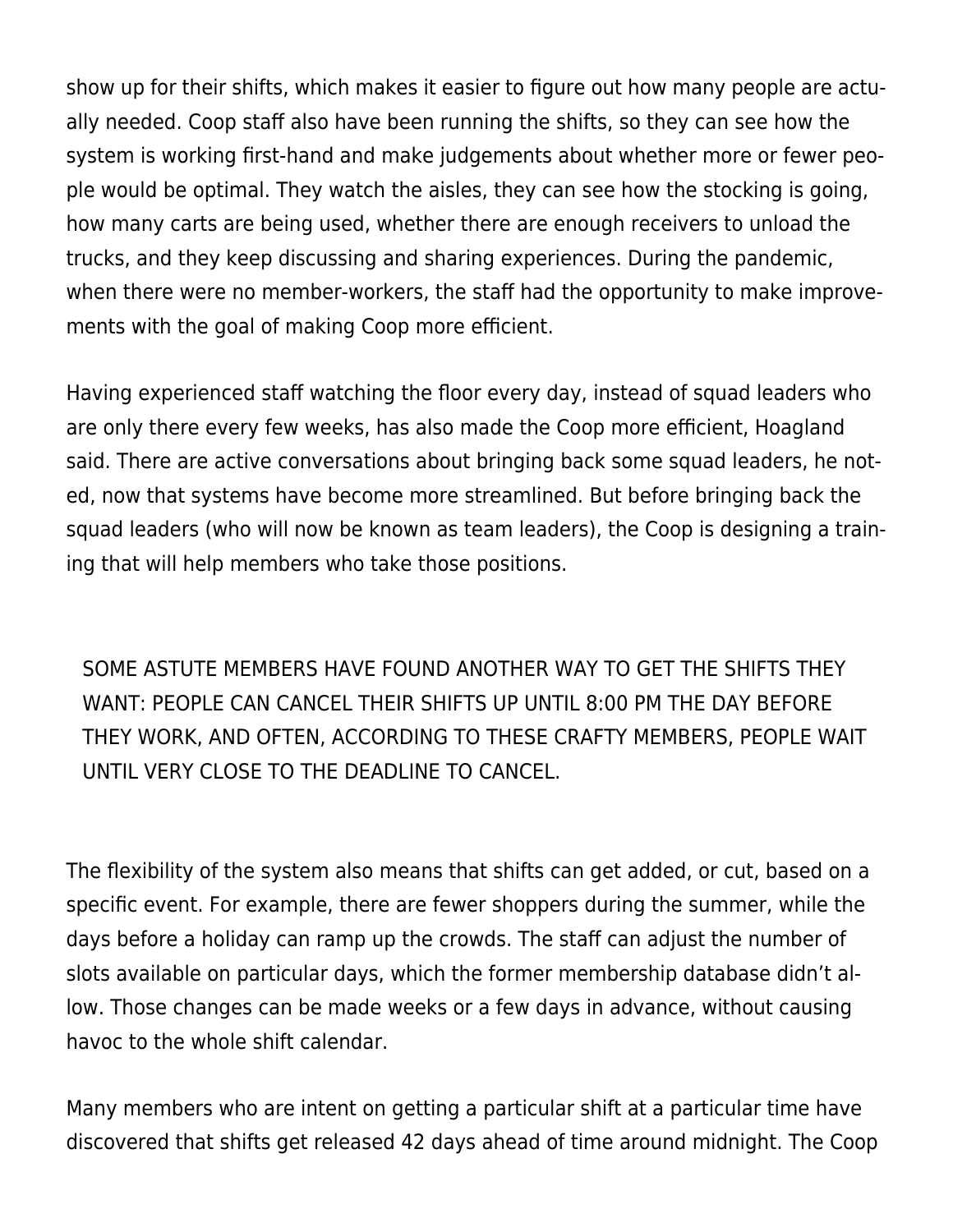also releases some shifts closer to when they actually occur so that not all the shifts are booked up so far in advance. Hoagland added that one reason the office does not want all six weeks of shifts booked in advance is so that when new members join, or when old members rejoin, they will see some openings when they look at the shift calendar.

Some astute members have found another way to get the shifts they want: people can cancel their shifts up until 8:00 PM the day before they work, and often, according to these crafty members, people wait until very close to the deadline to cancel. As a result, you can sometimes find a popular shift for the next day if you check the site in the hours leading up to 8:00pm, when the deadline passes. You can also sign up for shifts the day of, up to 30 minutes before the start of a shift.

One of the most popular shifts—and among the more difficult shifts to keep track of—is the Cart Return, or the "walkers", as they're commonly known, as it's not easy to determine the number of walkers who should be assigned to them. There aren't staff members sitting outside timing how long people are waiting for walkers, or how many walkers are sitting without much to do for long periods of time. Many members would like there to be more walking shifts. They are always in high demand, especially since the pandemic, and members say they have to stay awake until midnight so they can sign up when a new shift gets released.

Member Andrea Lindstrom says she can't usually make it until midnight, so it's her husband's job to stay up and get the walking shifts. "It seems like it's been getting more difficult to get them recently," she said.

Along with checkout, weekend Cart Return is one of the most coveted shifts. Darryl Hill and his wife used to do their shifts together, but under the new system, they haven't been able to make it work. He stays up to grab a Sunday Cart Return shift, but it hasn't been possible for them to both get one at the same time because they go so quickly. He echoed several weekend shoppers and walkers who said there are always long waits and they wish there were more walking slots.